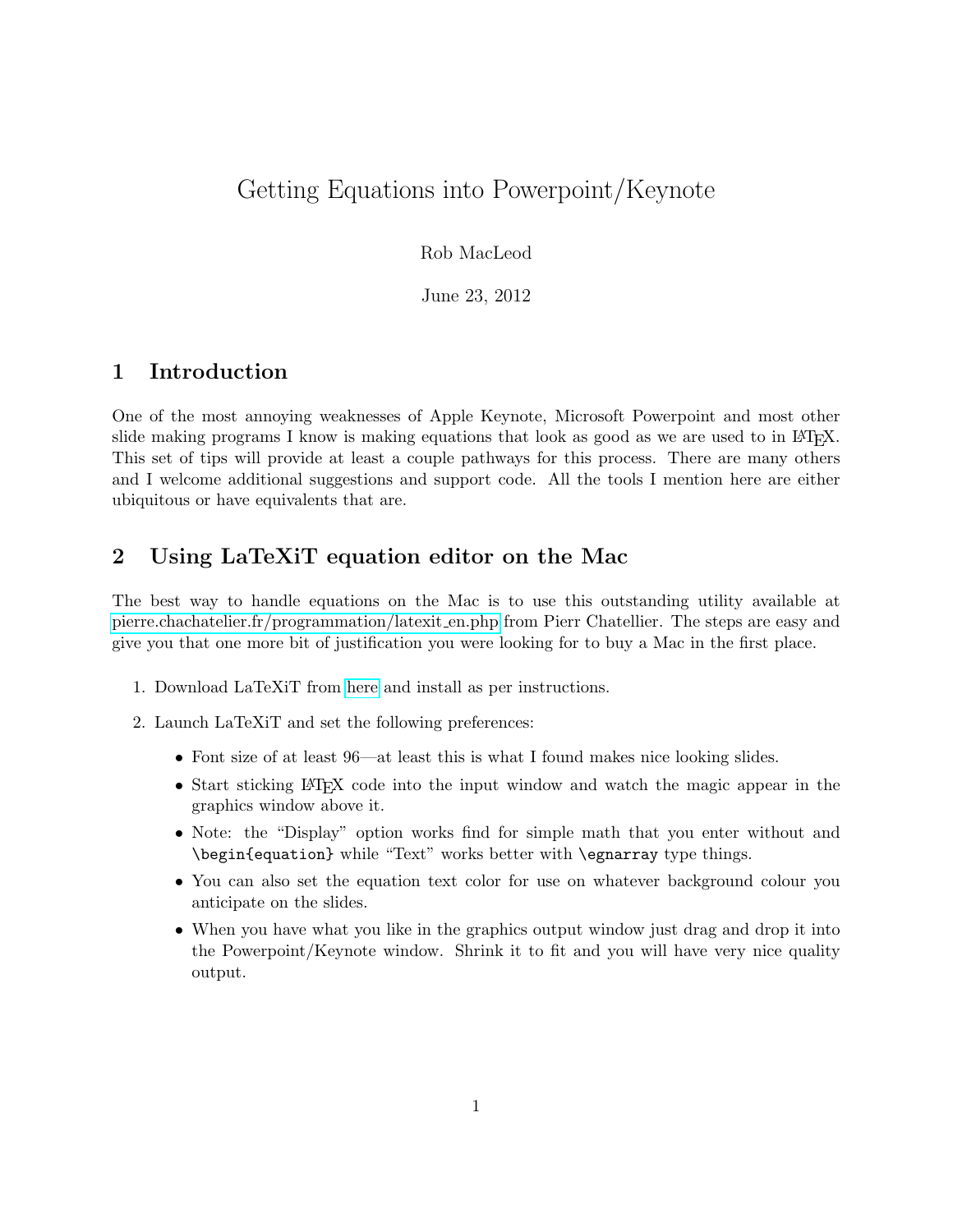#### 3 The Screen Grab and Paste Path

If you are stuck without a Mac (my condolences) there are other options that are more tedious. The basic idea here is to use LATEX to make the equations and then grab them from the screen and convert them to transparent gif or png files so that they float over whatever background is in the Powerpoint slide. Here are the steps, which work only on a Unix computer as long as all the utilities required are available.

- 1. Make a LATEX document with your equations. Use all the standard parameters and do not worry about font size or any other special considerations other than to avoid making the margins too wide. Err on the side of using eqnarray to get a fairly short line length.
- 2. Run LAT<sub>EX</sub> on the file and then view the output using xdvi. If you plan to use a dark background on the slide template, I suggest using the -rv option in order to get white text on a dark background.
- 3. In xdvi, adjust the zoom, or shrink factor to something in the range of 1–3. This will blow up the image of the equation and is the means by which you can balance resolution against image—and subsequently file—size in Powerpoint. You will just have to play with this so take one equation through the full process and see how it looks before doing more.
- 4. Using some sort of screen capture program, for example Grab on the Macintosh or snapshot on an SGI, make an image file of the equation, with or without the equation number as you like. (Please send me pointers to other screen capture program on different platforms)
- 5. Convert the image file to gif or png. There are numerous tools for this—the shareware program [xv](http://www.trilon.com/xv/) will also do the conversion very nicely; ImageMagik has command line conversion tools that are very handy for scripting; and [GraphicConverter](http://www.lemkesoft.com/) is a great program on the Mac for all sorts of image conversion and manipulation.
- 6. We are not done yet! The last trick is to give the gif/png file a transparent background—not a necessity, but a nice trick. To achieve this, I usually use [GraphicConverter](http://www.lemkesoft.com/) but there are lots of other tools out there for this purpose.
- 7. With this all complete, you should have one or more transparent gif/png files that you can move to your Mac or PC and insert (as graphics from file) into the Powerpoint presentation file. This will require some resizing of the image file so make sure to hold down the shift key when resizing to maintain the aspect ratio.

### 4 Windows solutions

The program [www.technion.ac.il/˜zvikabh/software/iguanatex/](http://www.technion.ac.il/~zvikabh/software/iguanatex) IguanaTex is billed as "A Free LaTeX Add-In for PowerPoint". I have not tried it but it comes recommended (Thanks Nik Hoepker).